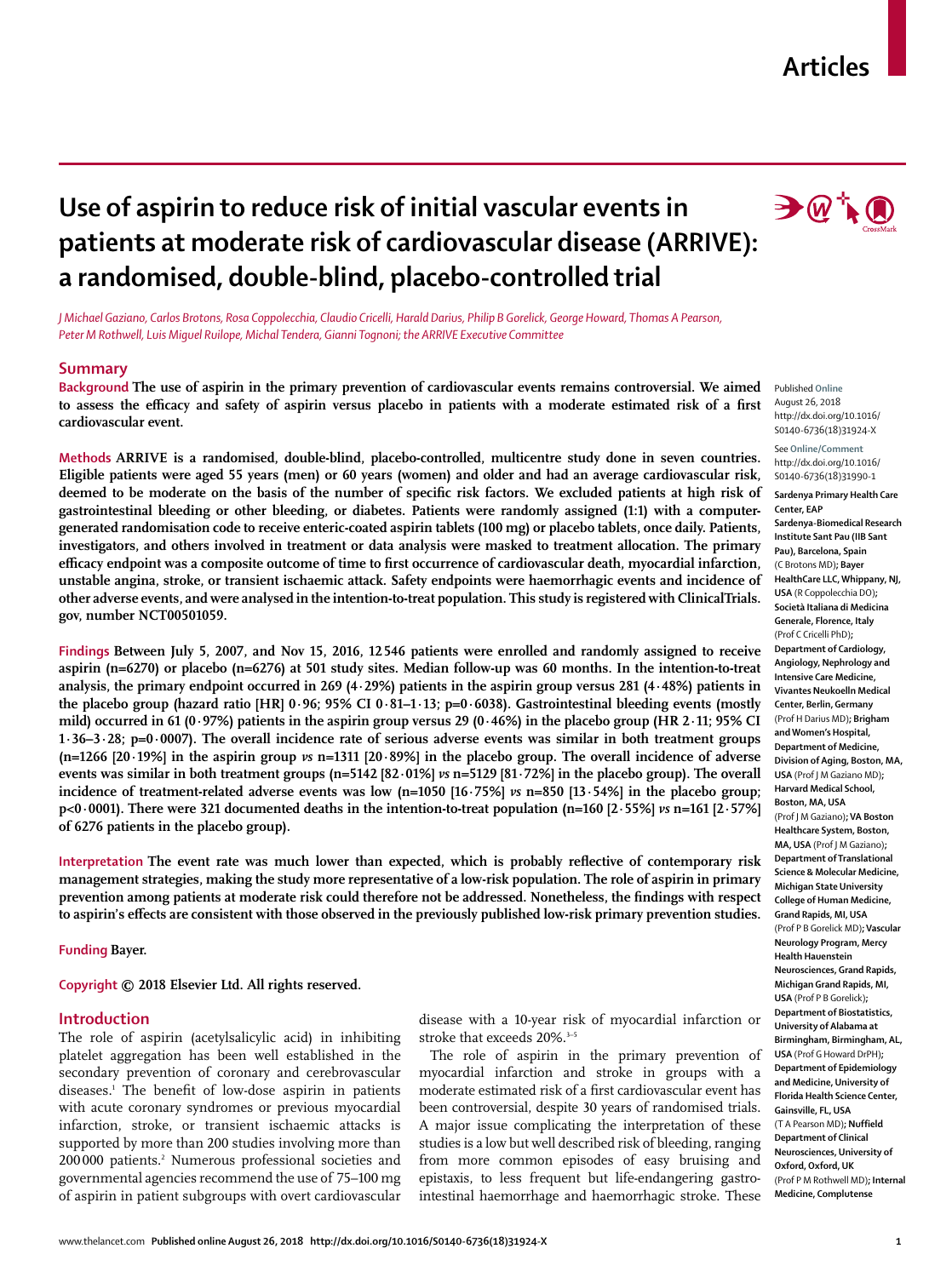**University, Head of the Hypertension Unit, 12 de Octubre Hospital, Madrid, Spain** (Prof L M Ruilope MD)**; Department of Cardiology and Structural Heart Disease, School of Medicine in Katowice, Medical University of Silesia, Katowice, Poland** (M Tendera MD)**; and IRCCS - Istituto di Ricerche Farmacologiche "Mario Negri", Department of Cardiovascular Research, IRCSS, Milan, Italy** (G Tognoni MD)

Correspondence to: Prof J Michael Gaziano, Brigham and Women's Hospital, Department of Medicine, Division of Aging, 02120 Boston, MA, USA **jmgaziano@partners.org**

#### **Research in context**

#### **Evidence before this study**

Numerous studies have investigated the benefits and risks of aspirin in the acute management of cardiovascular events and in longer-term secondary prevention among people with cardiovascular disease. Fewer large-scale trials were done in the primary prevention of cardiovascular disease before the design of the ARRIVE trial. There remains a gap in the understanding of benefits and risks of aspirin use in patients at moderate risk of cardiovascular disease. We considered six key aspirin primary prevention studies before doing this study (the only published large-scale trials), which showed a reduction in risk of cardiovascular disease, largely due to a reduction in the risk of myocardial infarction among people treated with aspirin. Four additional studies of aspirin (81–100 mg daily) in the primary prevention setting have been published since the initial design of ARRIVE. These studies, and the meta-analyses that followed, were also considered in the implementation of ARRIVE and for the interpretation of the ARRIVE findings.

#### **Added value of this study**

Findings of the ARRIVE trial add to our understanding of the use of aspirin in primary prevention in several ways. First, the study was designed to assess the benefit of 100 mg per day of enteric-coated aspirin versus placebo in the reduction of incident myocardial infarction, stroke, and related cardiovascular conditions in people considered to be at moderate risk, with the exclusion of patients with diabetes. An additional objective of ARRIVE was to assess the safety and tolerability of aspirin in these patients in the setting of decreasing population-wide cardiovascular risk. Finally, ARRIVE assessed the role of aspirin with a background of modern

deleterious effects of aspirin limit its use in people with low 10-year risk of myocardial infarction or stroke, or intolerance to aspirin. Six large randomised studies published from 1988 to 2005, included 100000 participants who contributed 700000 person-years of follow-up.<sup>6-11</sup> Most of these patients had a 10-year risk of less than 10%. The results of these studies were generally supportive of the use of 75–150 mg aspirin per day to prevent incident myocardial infarction and stroke. Since 2005, there have been six additional studies of aspirin (81–100 mg daily) in the primary prevention setting; four have been published.12–15 These studies had less consistent results. This outcome has led to inconsistent guidelines, with recommendations both for and against aspirin use in primary prevention.4,5,16 Subsequently, a trend of decreasing aspirin use for primary prevention has been observed in the USA, including 10-year risk groups of both 10–20% and greater than 20%, presumably because of uncertainty of the risks and benefits of low-dose aspirin. $\mathbb{P}$  Recent evidence about the potential benefits of aspirin in colon cancer prophylaxis also need to be considered in the overall benefitrisk assessment of low-dose aspirin use in the primary prevention setting.

preventive and therapeutic strategies. The findings of ARRIVE are generally consistent with the collective results of the previous primary prevention studies.

#### **Implications of all the available evidence**

While ARRIVE sought to add relevant information about the cardiovascular benefits and bleeding risks of aspirin among people at moderate cardiovascular risk, it shows some of the challenges of doing long-term prevention studies in the current era. Findings from ARRIVE are generally consistent with many other studies that tended to show aspirin's ability to lower the risk of first non-fatal myocardial infarction without affecting the risk of total stroke. With respect to safety, as expected, rates of gastrointestinal bleeding events and some other minor bleeding events were higher in the aspirin treatment group, but there was no difference in the incidence of fatal events. The use of aspirin remains a decision that should involve a thoughtful discussion between a clinician and a patient, given the need to weigh the cardiovascular as well as possible cancer prevention benefits against the bleeding risks, patient preferences, cost, and other factors. ARRIVE contributes useful information in relation to the efficacy and safety of aspirin in the intermediate term. The ARRIVE study adds additional relevant data to the body of evidence that can help the clinician with the decision as to when to use aspirin. The ARRIVE data must be interpreted in the context of other studies, which have tended to demonstrate a reduction primarily in myocardial infarction, but less of an effect on total stroke (including both ischaemic and haemorrhagic stroke). The overall decision to use aspirin should be based on individual patient–physician discussion.

We designed the Aspirin to Reduce Risk of Initial Vascular Events (ARRIVE) study to investigate the efficacy of 100 mg enteric-coated aspirin daily versus placebo in the reduction of incident myocardial infarction, stroke, and related cardiovascular conditions in people at moderate risk (defined as 10–20% 10-year coronary heart disease, with the exclusion of patients with diabetes). An additional objective of ARRIVE was to assess the safety and tolerability of aspirin in these patients in the setting of decreasing population-wide cardiovascular risk.

## **Methods**

## **Study design and participants**

The ARRIVE study is a randomised, double-blind, placebo-controlled, multicentre primary prevention study done in seven countries (Germany, Italy, Ireland, Poland, Spain, the UK, and the USA). The study setting was largely primary care offices.

Eligible male patients were aged 55 years and older and had between two and four risk factors; eligible female patients were aged 60 years or older and had three or more risk factors. Risk factors were high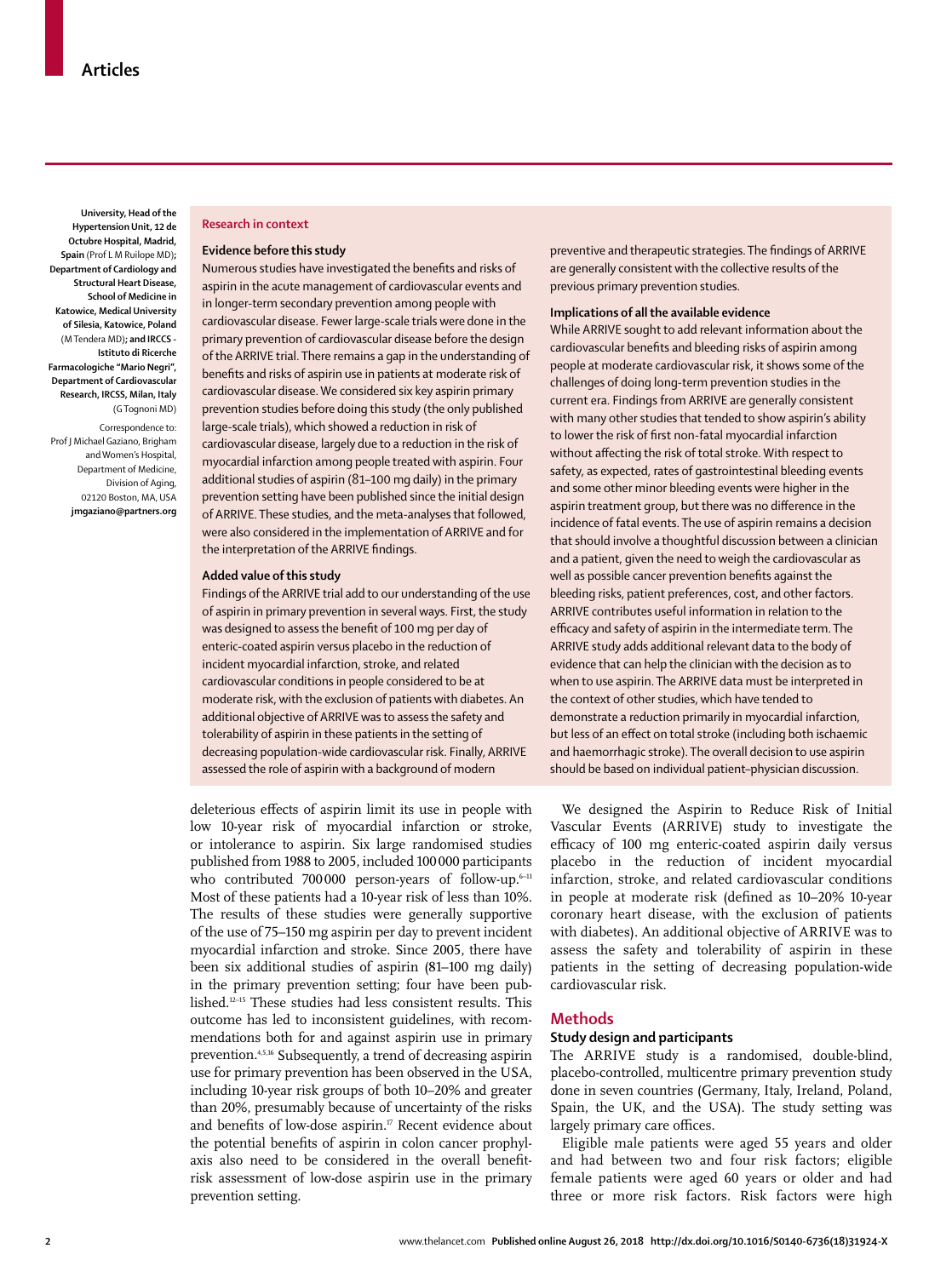cholesterol (total cholesterol >200 mg/dL [5·180 mmol/L] or LDL >130 mg/dL [3·367 mmol/L] for men; total cholesterol >240 mg/dL [6·126 mmol/L] or LDL >160 mg/dL [4·144 mmol/L] for women) irrespective of current treatment, current smoking (any cigarette smoking in the past 12 months), low HDL cholesterol (<40 mg/dL), high blood pressure (systolic blood pressure >140 mm Hg), receiving medication to treat high blood pressure, and a positive family history of cardiovascular heart disease.

Participants had an average cardiovascular risk (10-year risk of coronary heart disease of 10–20%), deemed to be moderate on the basis of these risk factors. This proportion corresponds to a patient population mean 10-year cardiovascular disease risk of approximately 20–30%. The eligibility criteria were based on various European anr US risk calculators. To estimate overall cardiovascular disease risk for the study population, we assessed each risk component of the composite. Each of these assessments were combined to provide a composite estimate of study population risk. Additional details regarding estimation of risk are provided in the appendix (p 5). $18-20$ 

Patients were excluded if they had a history of a vascular event, such as stroke, myocardial infarction, coronary artery angioplasty or stenting, coronary artery bypass graft, relevant arrhythmias, congestive heart failure, or vascular intervention. Patients were also ineligible if they required antiplatelet therapy. Similar to previous studies of aspirin in primary prevention, we excluded participants at high risk of gastrointestinal and other bleeding, including those with a history of gastric or duodenal ulcers or gastrointestinal bleeding, and those requiring concomitant use of anticoagulants or frequent use of non-steroidal anti-inflammatory drugs. In light of the complexity of the various considerations relating to the effectiveness of aspirin in patients with diabetes, we decided not to include patients with diabetes in the study; people with diabetes are often considered to be at higher risk of cardiovascular disease. Additionally, a large trial of aspirin among people with diabetes was underway (NCT00110448).

The study was done according to Good Clinical Practice guidelines and under the principles detailed in the Declaration of Helsinki. The study protocol was approved by the relevant ethics committees and appropriate competent authorities in accordance with applicable laws and regulations. Before inclusion, participants provided written informed consent. The study was monitored by an independent data safety monitoring board that reviewed all data to identify any undue risk to the safety of the patients and to do planned interim efficacy analyses.

## **Randomisation and masking**

Eligible patients were randomly assigned (1:1) to receive aspirin or placebo, according to a computer-generated randomisation code using balanced permuted blocks of treatment group allocations. Randomisation was stratified by sex and study centre. Eligible patients were selected to receive either aspirin or placebo starting at visit 2 (baseline) and the study investigator was informed of treatment assignment by an automated telephone system. Patients, investigators and their staff, the sponsor, and others involved in treating the patients or data collection and analysis were masked to the identity of the treatment. A patient for whom a primary endpoint occurred was considered to have reached the end of study.

## **Procedures**

Patients were assigned to receive enteric-coated aspirin tablets (100 mg) or placebo tablets once daily. Follow-up was done by primary care physicians at face-to-face visits, through phone calls, and by obtaining medical records which were submitted for adjudication. Key variables were collected every 6 months during yearly visits and during yearly phone contact. Participants were followed up until their last contact; outcome ascertainment was attempted for 30 days after discontinuation.

See **Online** for appendix

#### **Outcomes**

The primary efficacy endpoint was a composite outcome consisting of time to first occurrence of confirmed myocardial infarction, stroke, cardiovascular death, unstable angina, or transient ischaemic attack. Myocardial infarction was confirmed if two of the three following factors were present: a consistent clinical history, electrocardiogram, or cardiac biomarkers. Time to event was defined as the number of days from the date of randomisation to the confirmed date of the event. Secondary endpoints were a composite of the time to first occurrence of cardiovascular death, myocardial infarction, or stroke; time to individual components of this composite secondary outcome; time to first occurrence of unstable angina; time to first occurrence of transient ischaemic attack; and time to and incidence of all-cause mortality. Additionally, the study provided an opportunity to examine the effects of aspirin on the incidence of all cancers in this patient population, excluding non-melanoma skin cancer. The results about effects of aspirin on cancer incidence will be reported elsewhere.

To monitor safety, adverse events were recorded throughout the study treatment period; haemorrhagic events were graded (severe, moderate, mild) according to GUSTO criteria.21 Relatedness of treatment-related adverse events was determined by site investigators.

All cases of myocardial infarction, stroke, cardiovascular death, unstable angina, transient ischaemic attack, and haemorrhagic events were adjudicated by an endpoint adjudication committee. During the study, the Executive Committee reviewed the cases while masked to treatment allocation, and determined whether the predefined criteria for the endpoint were met.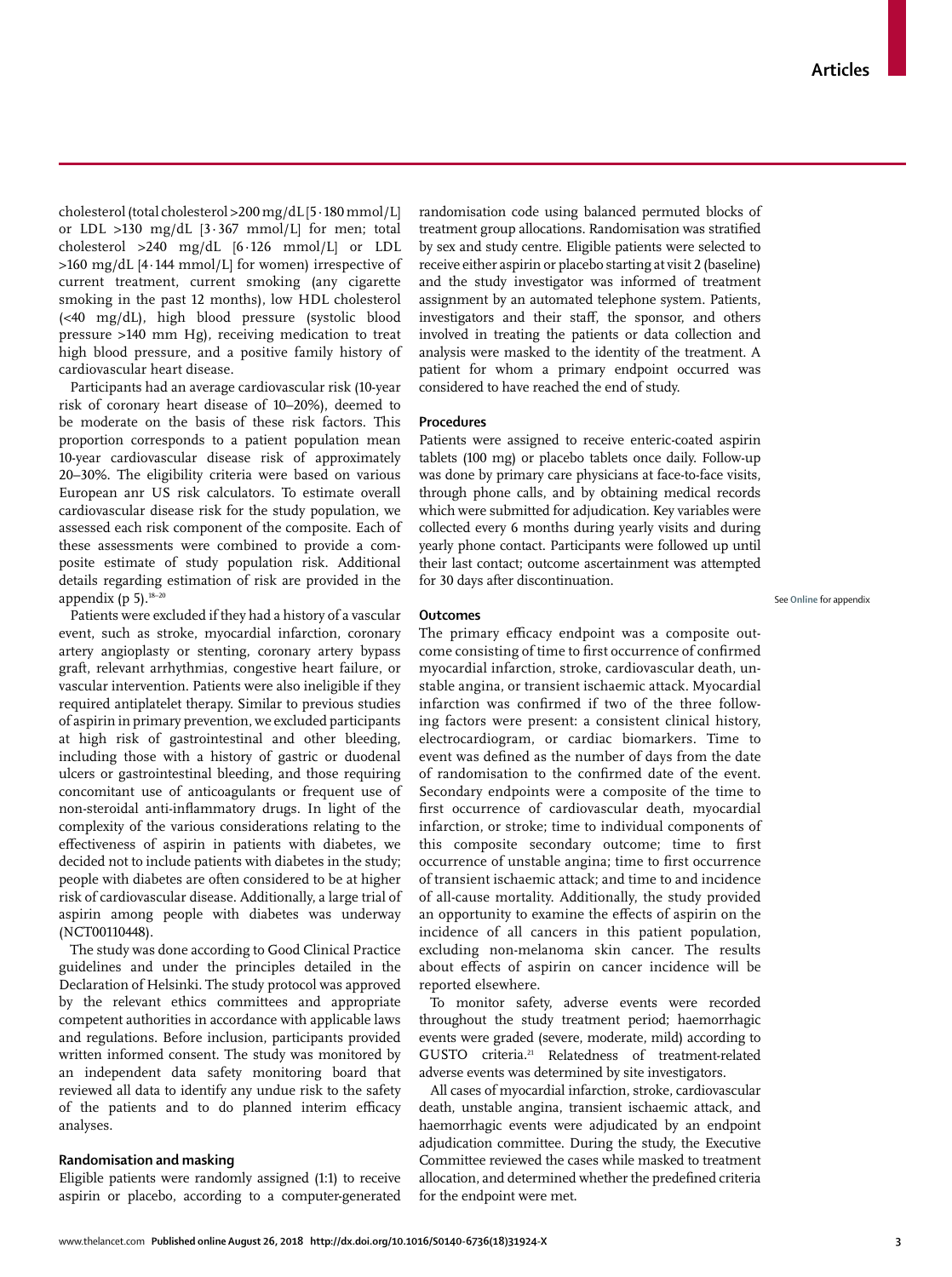

*Figure 1:* **Trial profile** 

## **Statistical analysis**

We did intention-to-treat and per-protocol analyses of the composite endpoint using a two-sided log-rank test stratified for treatment, country, and sex. We analysed the per-protocol population to assess the robustness of the data. The per-protocol population included all eligible patients who were at least 60% compliant with the study drug during their time in the study. Compliance was selfreported by patients and was assessed by investigators at each visit. We considered results to be significant and the primary objective of the study to be met if the two-sided p value was 0·05 or less. We used a Cox proportional hazards model, adjusted for country and sex, to estimate the hazard ratio (HR) and the corresponding two-sided 95% CIs for the intention-to-treat and per-protocol analyses. Because the primary efficacy variable is a composite endpoint, no adjustment for multiplicity was required. The analysis of secondary efficacy variables followed a similar survival analysis approach to that used for the primary efficacy variable. We did safety analyses using the intention-to-treat population. Safety was assessed by the incidence of observed and reported adverse events and by changes in the physical examination findings and vital signs. We compared treatment groups using the  $\chi^2$  test where appropriate. We planned to study the effects of treatment, sex, country, and hypertension on adjudicated gastrointestinal bleeding.

In a subgroup analysis, we used a Cox proportional hazards model to estimate unstratified HRs by sex, age (<65 years *vs* ≥65 years), smoking in past 12 months (yes *vs* no), body-mass index (≤25 *vs* >25), cardiovascular

|                                                               | Aspirin (n=6270) | Placebo (n=6276) |
|---------------------------------------------------------------|------------------|------------------|
| Mean age, years                                               | 63.9(7.1)        | 63.9(7.1)        |
| Sex                                                           |                  |                  |
| Female                                                        | 1851 (29.5%)     | 1857 (29.6%)     |
| Male                                                          | 4419 (70.5%)     | 4419 (70.4%)     |
| Race                                                          |                  |                  |
| White                                                         | 6133 (97.8%)     | 6146 (97.9%)     |
| Other                                                         | 137(2.2%)        | 130 (2.1%)       |
| Current cigarette smoker*                                     | 1808 (28.8%)     | 1786 (28.5%)     |
| Median weight, kg                                             | $82.0(35-163)$   | $82.0(43-177)$   |
| Mean body-mass index                                          | 28.3(4.3)        | 28.5(4.3)        |
| High total cholesterol <sup>+</sup>                           | 3647 (58.2%)     | 3657 (58.3%)     |
| High LDL‡                                                     | 2775 (44-3%)     | 2869 (45.7%)     |
| Low HDLS                                                      | 857 (13.7%)      | 875 (13.9%)      |
| High systolic blood pressure¶                                 | 3916 (62.5%)     | 3950 (62.9%)     |
| Median systolic blood pressure                                | 145.0 (80-199)   | 145.0 (95-215)   |
| Taking anti-hypertensive<br>medications                       | 4038 (64.4%)     | 4097 (65.3%)     |
| Country                                                       |                  |                  |
| Germany                                                       | 1525 (24.3%)     | 1525 (24.3%)     |
| Italy                                                         | 164(2.6%)        | 171(2.7%)        |
| Ireland                                                       | 54 (0.9%)        | 58 (0.9%)        |
| Poland                                                        | 1550 (24.7%)     | 1545 (24.6%)     |
| Spain                                                         | 212(3.4%)        | 200(3.2%)        |
| UK                                                            | 2518 (40.2%)     | 2510 (40.0%)     |
| <b>USA</b>                                                    | 247 (3.9%)       | 267(4.3%)        |
| Mean Framingham 10-year<br>coronary heart disease risk score  | $13.9\%$ (6.4)   | $14.1\%$ (6.4)   |
| Mean estimate ACC/AHA 10-year<br>ASCVD risk score at baseline | $17.3\%$ (9.8)   | $17.4\%$ (9.7)   |

Data are mean (SD), n (%), or median (range). ACC=American College of Cardiology. AHA=American Heart Association. ACSVD=atherosclerotic cardiovascular disease. \*Any cigarette smoking in the past 12 months or continuing smoker at randomisation. †Defined as concentrations greater than 200 mg/dL (5·180 mmol/L) in men, and greater than 240 mg/dL (6·216 mmol/L) in women. ‡Defined as concentrations greater than 130 mg/dL (3·367 mmol/L) in men, and greater than 160 mg/dL (4·144 mmol/L) in women. §HDL concentrations less than 40 mg/dL (1·036 mmol/L) at screening for both sexes. ¶Systolic blood pressure greater than 140 mm Hg at screening.

*Table 1:* **Baseline characteristics of the intention-to-treat population**

disease risk score quantile (≤10⋅5 *vs* 10⋅5 to ≤15⋅1, 15⋅1 to ≤21⋅6, >21⋅6), treatment compliance (yes *vs* no), hypertension at screening (yes *vs* no), hyperlipidaemia at baseline (yes *vs* no), use of anti-hypertensives (yes *vs* no), use of statins (yes *vs* no), and country.

Based on a log-rank test with two-sided  $\alpha$  of 0.05 and the assumption that all patients would be followed up for a duration of 5 years, we estimated that 1488 events would provide 91% power to detect a relative risk reduction of 14·9%, assuming a placebo event rate of 13·4% and an aspirin event rate of 11·4%. With an event-driven design, a sample size of 12000 patients (6000 per group) was expected to yield a total of 1488 events. However, because of the lower than expected event rate observed, there were several protocol amendments to expand study endpoints (we included unstable angina and transient ischaemic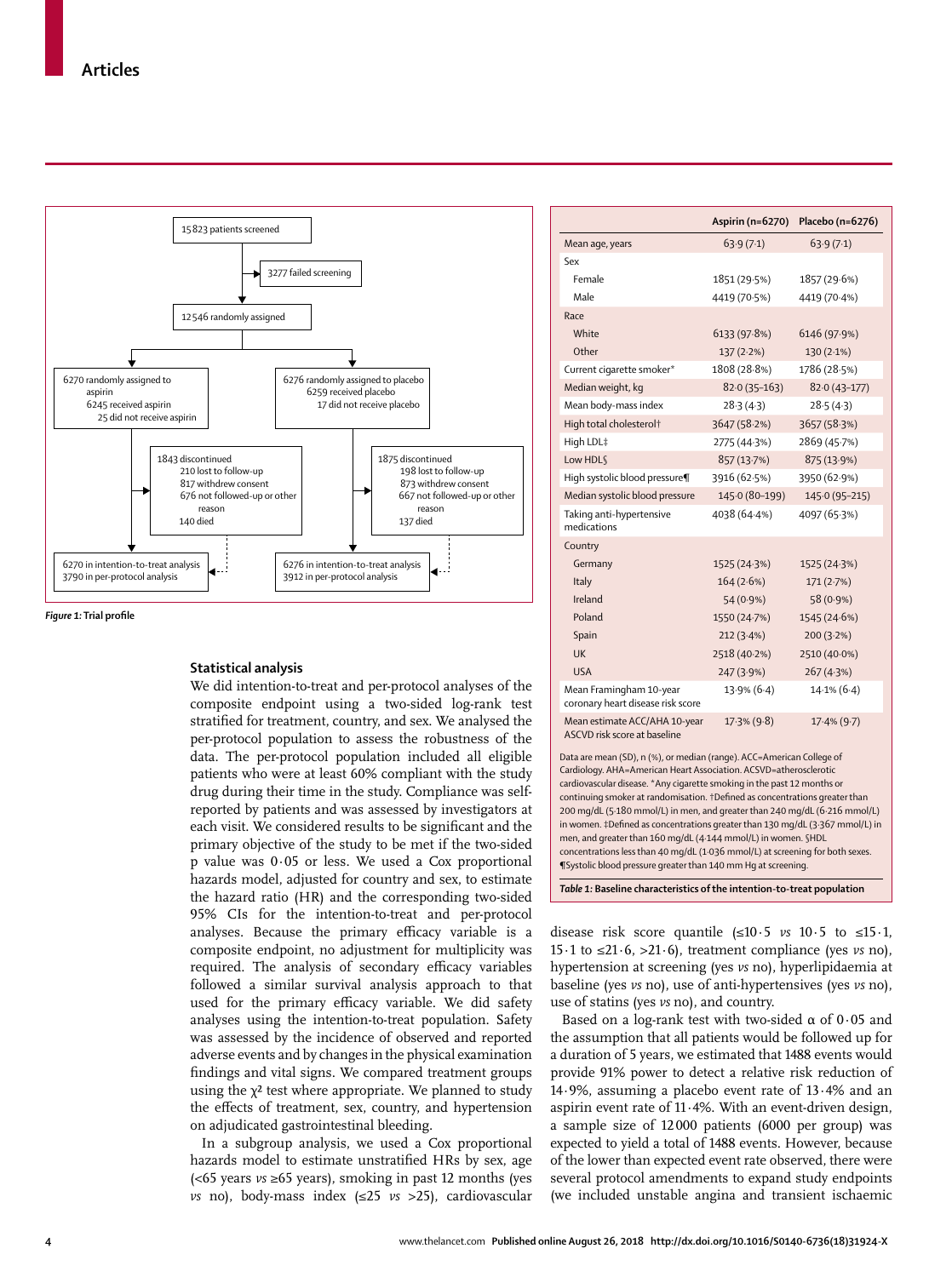|                                                                                                        | Number of events in the intention-to-treat population |                       |                                 | Number of events in the per-protocol population |                       |                                |
|--------------------------------------------------------------------------------------------------------|-------------------------------------------------------|-----------------------|---------------------------------|-------------------------------------------------|-----------------------|--------------------------------|
|                                                                                                        | Aspirin<br>$(n=6270)$                                 | Placebo<br>$(n=6276)$ | Hazard ratio (95% CI); p value  | Aspirin<br>$(n=3790)$                           | Placebo<br>$(n=3912)$ | Hazard ratio (95% CI); p value |
| Myocardial infarction, stroke, cardiovascular death,<br>unstable angina, or transient ischaemic attack | 269 (4.29%)                                           | 281 (4.48%)           | $0.96$ (0.81-1.13); p=0.6038    | 129(3.40%)                                      | 164 (4.19%)           | $0.81(0.64 - 1.02)$ ; p=0.0756 |
| Myocardial infarction, stroke, or cardiovascular death                                                 | 208 (3.32%)                                           | 218 (3.47%)           | 0.95 (0.79-1.15); p=0.6190      | 103 (2.72%)                                     | 135 (3.45%)           | $0.79(0.61-1.02); p=0.0661$    |
| Myocardial infarction*                                                                                 | 95(1.52%)                                             | 112 (1.78%)           | $0.85(0.64-1.11); p=0.2325$     | 37 (0.98%)                                      | 72 (1.84%)            | $0.53(0.36-0.79); p=0.0014$    |
| Non-fatal myocardial infarction                                                                        | 88 (1.40%)                                            | 98 (1.56%)            | $0.90(0.67-1.20)$ ; p= $0.4562$ | 32 (0.84%)                                      | 60 (1.53%)            | $0.55(0.36 - 0.84)$ ; p=0.0056 |
| Stroke*                                                                                                | 75 (1.20%)                                            | 67(1.07%)             | $1.12(0.80 - 1.55); p = 0.5072$ | 40(1.06%)                                       | 37 (0.95%)            | 1.12 (0.71-1.75); p=0.6291     |
| Cardiovascular death                                                                                   | 38 (0.61%)                                            | 39 (0.62%)            | 0.97 (0.62-1.52); p=0.9010      | 26 (0.69%)                                      | 26 (0.66%)            | 1.03 (0.60-1.77); p=0.9161     |
| Unstable angina                                                                                        | 20 (0.32%)                                            | 20 (0.32%)            | $1.00(0.54-1.86)$ ; p=0.9979    | 8(0.21%)                                        | 11 (0.28%)            | $0.75(0.30-1.87); p=0.5380$    |
| Transient ischaemic attack                                                                             | 42 (0.67%)                                            | 45 (0.72%)            | $0.93(0.61-1.42); p=0.7455$     | 19 (0.50%)                                      | 19 (0.49%)            | 1.03 (0.55-1.95); p=0.9181     |
| Any death                                                                                              | 160(2.55%)                                            | 161(2.57%)            | $0.99$ (0.80-1.24); p=0.9459    | 108(2.85%)                                      | 101 (2.58%)           | 1.10 (0.84-1.45); p=0.4796     |

*Table 2:* **Efficacy endpoints in the intention-to-treat and per-protocol populations**

attack in the primary composite endpoint), to add personyears of observation (we extended the study follow-up from 60 months to approximately 72 months, to result in a planned total exposure time of 60000 patient-years). The trial became time-driven rather than event-driven. On the basis of these protocol amendments, the estimated event rate was changed from 2·48% to 1·5% per year, and the expected relative risk reduction was revised to 17·5%. This would provide approximately 80% power with the amount of follow-up time actually observed. This study is registered with ClinicalTrials.gov, number NCT00501059.

#### **Role of the funding source**

The funder of the study had a role in study design, data collection, data analysis, and data interpretation. The Executive Committee had access to an independent statistician, who had full access to all the data in the study, and the Executive Committee had final responsibility for writing the report and for the decision to submit for publication.

#### **Results**

Between July 5, 2007, and Nov 15, 2016, 12546 participants were enrolled and assigned to receive aspirin (n=6270) or placebo (n=6276) at 501 study sites (figure 1). Each participant completed up to a total of nine visits over an approximate 6-year period. Over the course of the study, which lasted 60 months on average (median followup 1858 days; IQR 1475–2209), 29·6% of patients terminated the study prematurely (1843 [29·4%] in the aspirin group and 1875 [29·9%] in the placebo group). The five most frequently documented reasons for premature termination were withdrawal (1690 [13·5%]), other reasons (1343 [10  $\cdot$  7%]), lost to follow-up (408 [3  $\cdot$  3%]), death (277 [2·2%]) without relevant differences between treatment groups. Additional details are provided in the appendix.

Table 1 provides an overview of the relevant baseline characteristics of the enrolled participants in the intention-to-treat population. The baseline characteristics of the per-protocol population are shown in the appendix. The mean age of participants in the intention-to-treat population (n=12546) was 63·9 years (SD 7·1), 3708 (29·7%) were female, 3594 (28·7%) were current smokers, 7304 (58·2%) had high total cholesterol, and 5644 (45·0%) had high LDL cholesterol; more than 60% of participants had high systolic blood pressure or were treated for hypertension (table 1). Mean body-mass index was 28·37 (SD 4·34). About 90% of study participants were recruited in Germany (n=3050, 24·3%), Poland (n=3095, 24·7%), and the UK (n=5028, 40·1%).

There was no significant difference in estimated baseline 10-year risk of cardiovascular disease by study group, as shown by the American College of Cardiology/ American Heart Association cardiovascular disease risk score (table 1). Although this estimated risk was somewhat lower than the goal, the actual event rate in each group, transformed to a 10-year rate, was considerably lower: 8·43% in the aspirin group and 8·80% in the placebo group.

An overview of the efficacy endpoints in the intentionto-treat population is shown in table 2 and figure 2. In the intention-to-treat population, the primary endpoint occurred in 269 (4·29%) of 6270 patients in the aspirin group and 281 (4·48%) of 6276 patients in the placebo group (HR 0·96, 95% CI 0·81–1·13; p=0·6038; table 2; figure 2). The time to the first event of the primary efficacy endpoint in 1%, 2%, 3%, and 4% of the patients is shown in the appendix. Figure 3 shows the results of the subgroup analysis, which were consistent with the overall findings for the primary endpoint, except for the lowest cardiovascular risk quartile  $(0.58, 0.35-0.97; p=0.015)$ . In the per-protocol analysis, the primary endpoint occurred in 129 (3·40%) of 3790 patients in the aspirin group and 164 (4·19%) of 3912 patients in the placebo group (HR  $0.81$ , 95% CI  $0.64-1.02$ ; p= $0.0756$ ; table 2).

Similar to the primary endpoint, there were no significant differences between the two treatment groups in the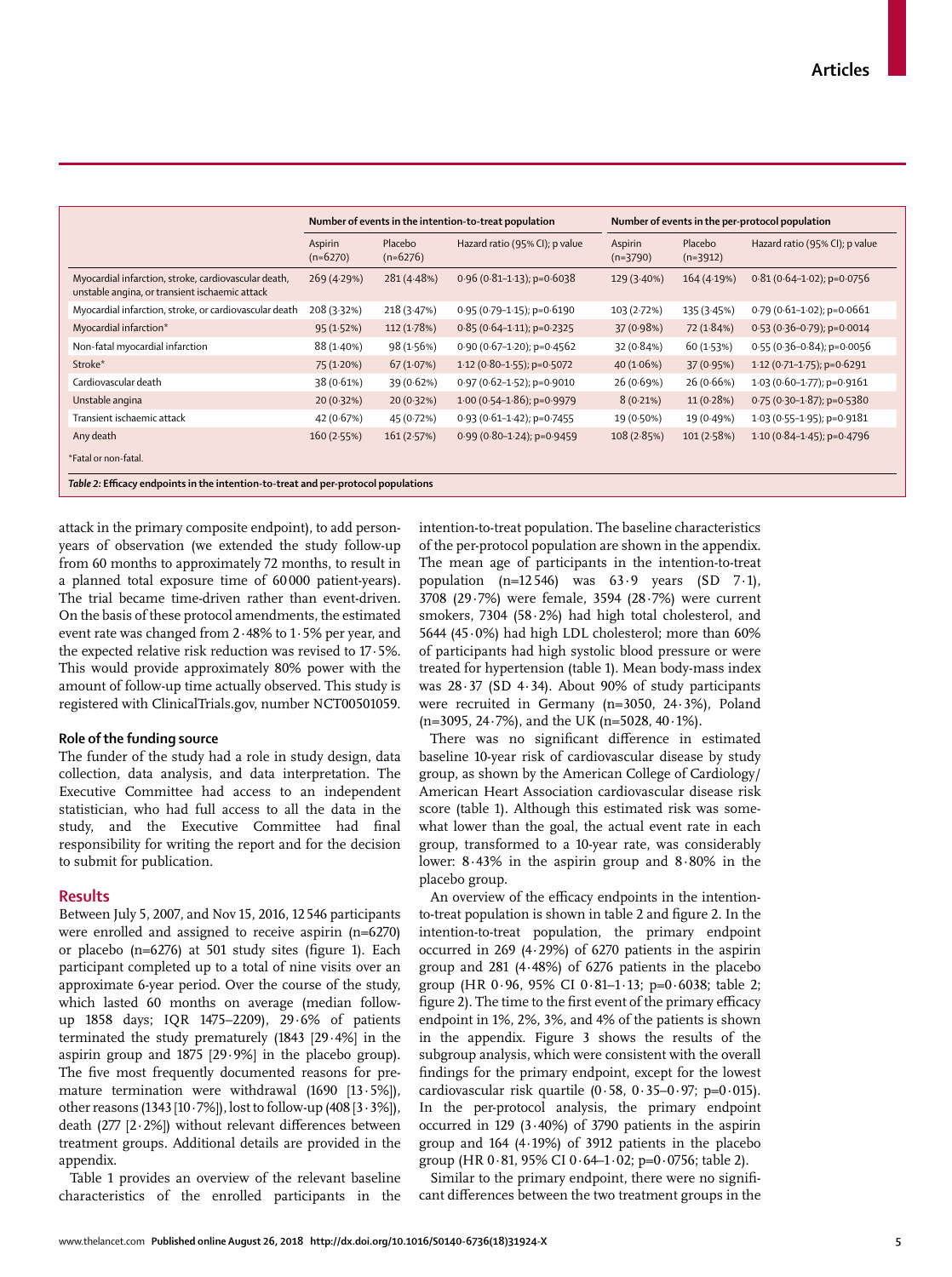

*Figure 2:* **Kaplan-Meier cumulative incidence of primary outcome, original primary outcome, and components of the primary outcome (intention-to-treat population)**

secondary efficacy endpoints. In the intention-to-treat population, fatal or non-fatal myocardial infarction occurred in 95 (1·52%) patients in the aspirin group and 112 (1 $\cdot$ 78%) patients in the placebo group (HR 0 $\cdot$ 85, 95% CI 0·64–1·11; p=0·2325). The time to the first event (fatal or non-fatal myocardial infarction) in 1% and 2% of the patients is provided in the appendix.

In the intention-to-treat population, non-fatal myocardial infarction occurred in 88 (1·40%) patients in the aspirin group and  $98$  (1 $\cdot$  56%) patients in the placebo group (HR 0·90, 95% CI 0·67–1·20; p=0·4562). The time to the first event (non-fatal myocardial infarction) in 1% of patients was 1309 days in the aspirin group and 1085 days in the placebo group (Kaplan-Meier estimates). In the per-protocol analysis, the HRs for total myocardial infarction  $(0.53, 0.36 - 0.79; p=0.0014)$  and non-fatal myocardial infarction  $(0.55, 0.36 - 0.84; p = 0.0056)$  were lower for aspirin (table 2; appendix).

There were 321 documented deaths (n=160  $[2.55\%]$  of 6270 patients in the aspirin group and n=161  $[2.57\%]$ of 6276 patients in the placebo group; HR 0·99, 95% CI  $0.80-1.24$ ; p=0.9459). Of these deaths, 108 patients had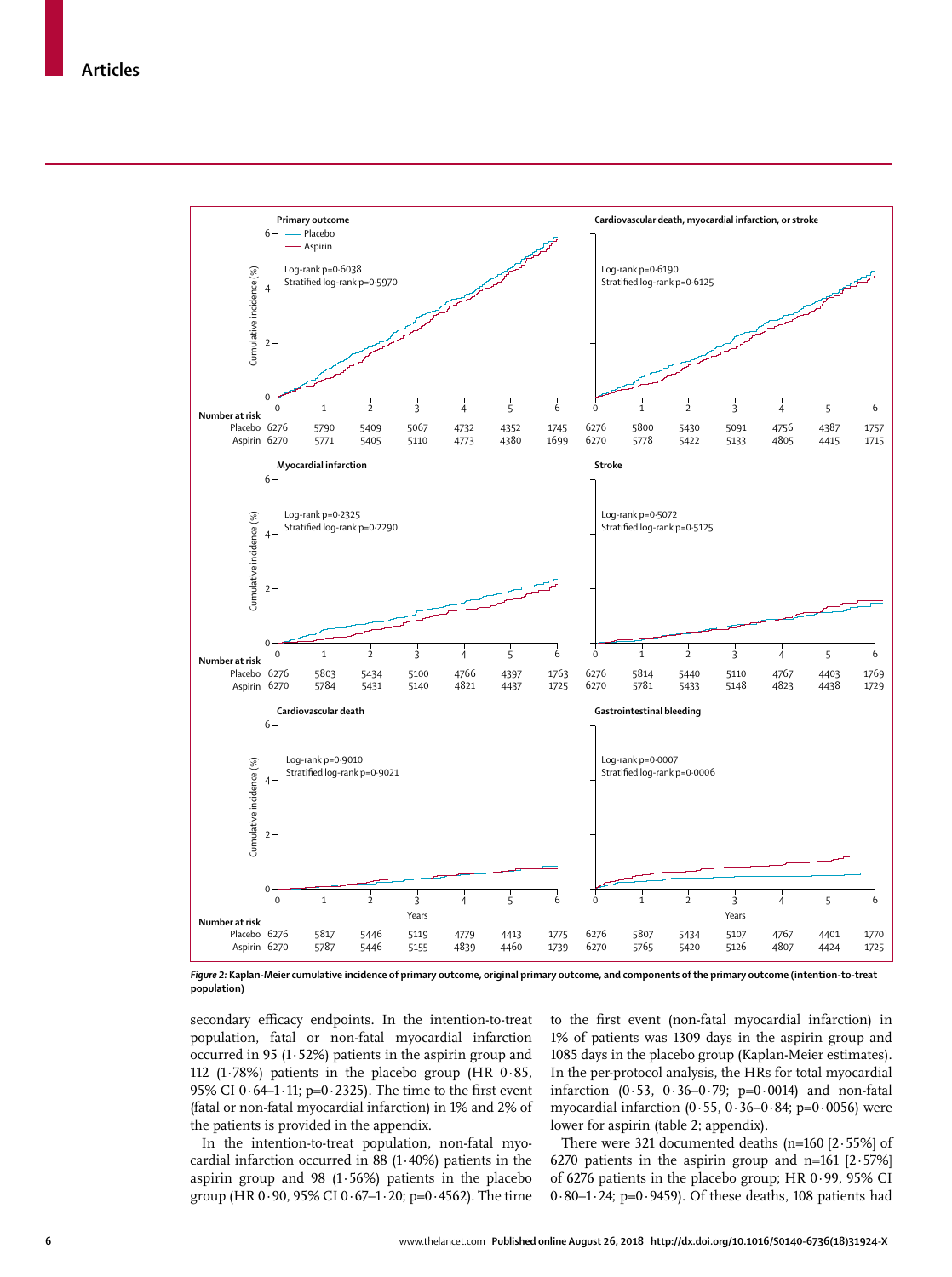

*Figure 3:* **Primary outcome by prespecified subgroups (intention-to-treat population)** Hazard ratios are unstratified.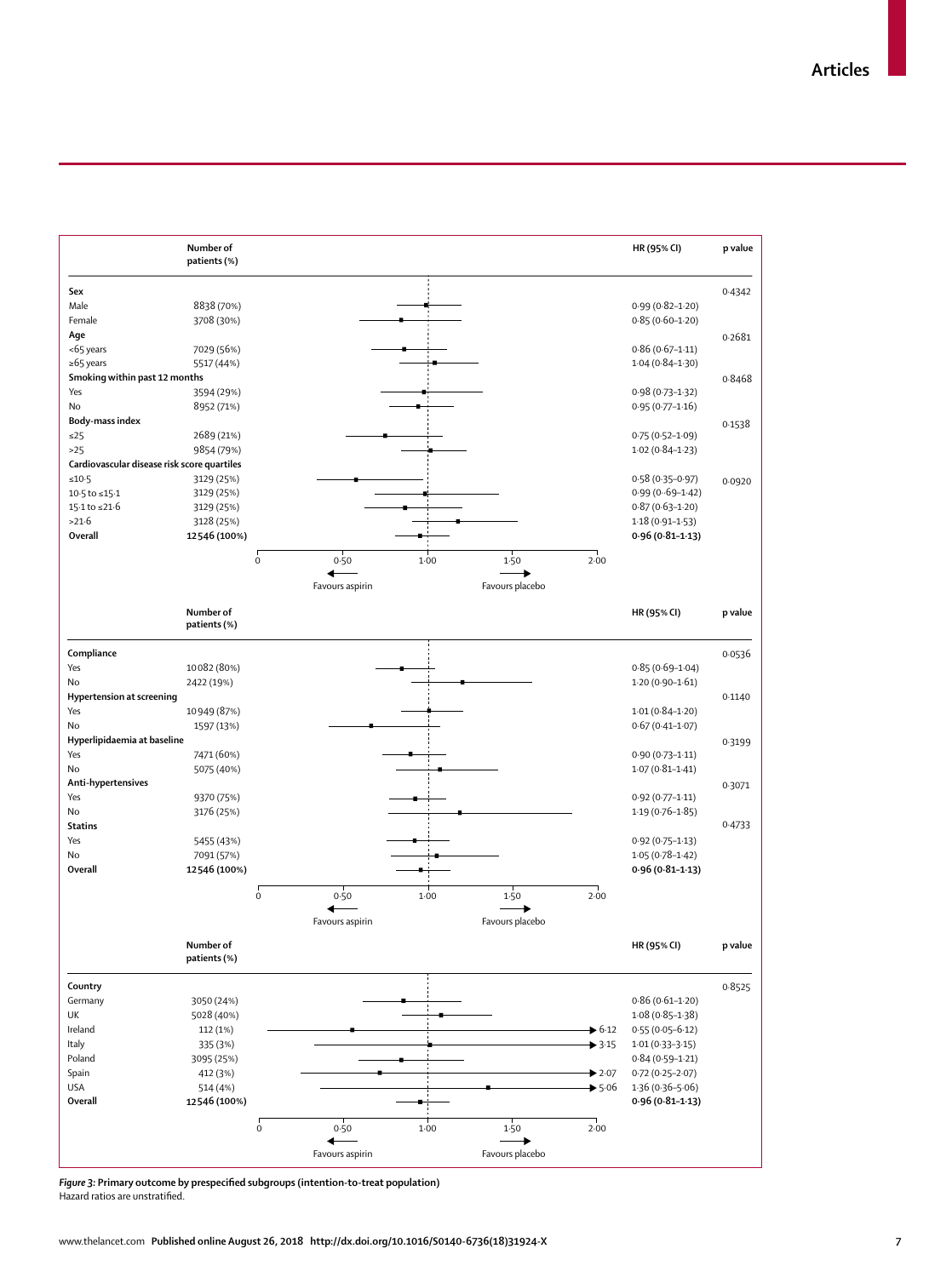|                                                                                                                                | <b>Aspirin</b><br>$(n=6270)$ | Placebo<br>$(n=6276)$ |  |  |  |  |  |  |
|--------------------------------------------------------------------------------------------------------------------------------|------------------------------|-----------------------|--|--|--|--|--|--|
| Total number of serious adverse<br>events                                                                                      | 1266 (20.19%)                | 1311 (20.89%)         |  |  |  |  |  |  |
| Bleeding serious adverse events by severity                                                                                    |                              |                       |  |  |  |  |  |  |
| Any gastrointestinal bleed                                                                                                     | 61 (0.97%)                   | 29 (0.46%)            |  |  |  |  |  |  |
| Severe gastrointestinal bleed                                                                                                  | 4 (0.06%)                    | 2(0.03%)              |  |  |  |  |  |  |
| Moderate gastrointestinal bleed                                                                                                | 15 (0.24%)                   | 5(0.08%)              |  |  |  |  |  |  |
| Mild gastrointestinal bleed                                                                                                    | 42 (0.67%)                   | 22 (0.35%)            |  |  |  |  |  |  |
| Haemorrhagic stroke                                                                                                            | 8(0.13%)                     | 11 (0.18%)            |  |  |  |  |  |  |
| Most common non-bleeding serious adverse events*                                                                               |                              |                       |  |  |  |  |  |  |
| Osteoarthritis                                                                                                                 | 104 (1.66%)                  | 103 (1.64%)           |  |  |  |  |  |  |
| Coronary artery disease                                                                                                        | 46 (0.73%)                   | 61 (0.97%)            |  |  |  |  |  |  |
| Prostate cancert                                                                                                               | 59 (0.94%)                   | 44 (0.70%)            |  |  |  |  |  |  |
| Acute myocardial infarction                                                                                                    | 43 (0.69%)                   | 58 (0.92%)            |  |  |  |  |  |  |
| Atrial fibrillation                                                                                                            | 37 (0.59%)                   | 40 (0.64%)            |  |  |  |  |  |  |
| Myocardial infarction                                                                                                          | 29 (0.46%)                   | 38 (0.61%)            |  |  |  |  |  |  |
| Inquinal hernia                                                                                                                | 35 (0.56%)                   | 31 (0.49%)            |  |  |  |  |  |  |
| Transient ischaemic attack                                                                                                     | 26(0.41%)                    | 30(0.48%)             |  |  |  |  |  |  |
| Pneumonia                                                                                                                      | 26 (0.41%)                   | 19 (0.30%)            |  |  |  |  |  |  |
| Cholelithiasis                                                                                                                 | 24 (0.38%)                   | 17 (0.27%)            |  |  |  |  |  |  |
| Chest pain                                                                                                                     | 23 (0.37%)                   | 19 (0.30%)            |  |  |  |  |  |  |
| Angina pectoris                                                                                                                | 20 (0.32%)                   | 14 (0.22%)            |  |  |  |  |  |  |
| Benign prostatic hyperplasia†                                                                                                  | 10(0.16%)                    | 20 (0.32%)            |  |  |  |  |  |  |
| Unstable angina                                                                                                                | 15 (0.24%)                   | 19 (0.30%)            |  |  |  |  |  |  |
| Pulmonary embolism                                                                                                             | 12 (0.19%)                   | 16 (0.25%)            |  |  |  |  |  |  |
| Colon cancer                                                                                                                   | 14 (0.22%)                   | $6(0.10\%)$           |  |  |  |  |  |  |
| Ankle fracture                                                                                                                 | 13 (0.21%)                   | 9(0.14%)              |  |  |  |  |  |  |
| Cholecystitis                                                                                                                  | 13 (0.21%)                   | 8(0.13%)              |  |  |  |  |  |  |
| Rotator cuff syndrome                                                                                                          | 6(0.10%)                     | 13 (0.21%)            |  |  |  |  |  |  |
| Number of serious adverse events per participant                                                                               |                              |                       |  |  |  |  |  |  |
| One                                                                                                                            | 873 (13.92%)                 | 879 (14.01%)          |  |  |  |  |  |  |
| Two                                                                                                                            | 256 (4.08%)                  | 281 (4.48%)           |  |  |  |  |  |  |
| Three or more                                                                                                                  | 137 (2.18%)                  | 151 (2.41%)           |  |  |  |  |  |  |
| Data are number of participants with the serious adverse event. *At least 0.2% in<br>any treatment group. †Male patients only. |                              |                       |  |  |  |  |  |  |
| Table 3: Serious adverse events in the intention-to-treat population                                                           |                              |                       |  |  |  |  |  |  |

fatal myocardial infarction, fatal stroke, or other vascular death ( $n=49$  [0·78%] in the aspirin group and  $n=59$ [0·94%] in the placebo group).

In the safety analysis, gastrointestinal bleeding events occurred in 61 (0·97%) of 6270 patients in the aspirin group and 29 (0·46%) of 6276 patients in the placebo group (HR 2·11, 95% CI 1·36–3·28; p=0·0007; table 3; figure 2). We tested the effects of treatment, sex, country, and hypertension on adjudicated gastrointestinal bleeding. The only significant effect was detected for treatment (data for sex, country, and hypertension not shown). Gastrointestinal bleeding events were predominantly mild (table 3).

The overall incidence rate of serious adverse events was similar in both treatment groups (n=1266 [20·19%] in the aspirin group and n=1311  $[20.89\%]$  in the placebo group; table 3). The most frequently reported non-bleeding serious adverse events  $(≥0.50%$  in any treatment group) were osteoarthritis (n=104 [1·66%] in the aspirin group *vs* n=103 [1·64%] in the placebo group), prostate cancer (59 [0·94%] of 4419 men *vs* 44 [0·70%] of 4419 men), coronary artery disease (46 [0·73%] *vs* 61 [0·97%]), acute myocardial infarction (43 [0·69%] *vs* 58 [0·92%]), atrial fibrillation (37 [0·59%] *vs* 40 [0·64%]), myocardial infarction (29 [0·46%] *vs* 38 [0·61%]), and inguinal hernia (35 [0·56%] *vs* 31 [0·49%]). The incidence of serious adverse events showing a substantial difference between groups by a factor of 2 or more (ie, occurring two times or more in one treatment group versus the other treatment group) was very low. Compared with the placebo group, fewer patients in the aspirin group had at least one cardiac disorder (n=216 [3·44%] in the aspirin group *vs* n=266 [4·24%] in the placebo group) or vascular disorder (59 [0·94%] *vs* 87 [1·39%]).

The overall incidence of adverse events in the intention-to-treat population was similar in both treatment groups (n=5142  $[82.01\%]$  in the aspirin group and n=5129 [81·72%] in the placebo group); there were no differences of 1% or more between the treatment groups for any of the adverse events. Overall, 4514 (71 $\cdot$ 99%) of 6270 patients in the aspirin group and 4514 (71·92%) of 6276 patients in the placebo group had at least one mild adverse event, 3098 (49·41%) and 3145 (50·11%) had at least one moderate adverse event, and 724 (11·55%) and 759 (12·09%) had at least one severe adverse event. The incidence of individual severe adverse events was usually 0·10% or less, apart from osteoarthritis (aspirin 0·75% *vs* placebo 0·65%), coronary artery disease (0·53% *vs* 0·62%), atrial fibrillation (0·26% *vs* 0·22%), back pain (0·24% *vs* 0·14%), fall (0·14% *vs* 0·22%), chest pain (0·16% *vs* 0·10%), sciatica (0·14% *vs* 0·10%), and hypercholesterolaemia (0·11% *vs* 0·08%). There were clinically relevant increased incidences of adverse events in the aspirin group for predominantly mild gastrointestinal bleeding events and some other minor bleeding events, such as epistaxis.

The overall incidence of treatment-related adverse events was low, considering the duration of the study, and differed significantly between the two treatment groups (n=1050 [16·75%] in the aspirin group *vs* n=850 [13·54%] in the placebo group;  $p<0.0001$ ). The most frequently reported treatment-related adverse events (≥1·0% in any treatment group) were dyspepsia (226 [3·60%] *vs* 197 [3·14%]), epistaxis (116 [1·85%] *vs* 56 [0·89%]), gastro-oesophageal reflux disease (70 [1·12%] *vs* 60 [0·96%]), and upper abdominal pain (68 [1·08%] *vs*  58 [0·92%]). Drug-related gastrointestinal bleeding was infrequently reported and, as expected, was more frequent in the aspirin group (n=15 [0·24%] *vs* n=2 [0·03%]).

## **Discussion**

In the ARRIVE study, we aimed to address the role of aspirin in primary prevention of cardiovascular disease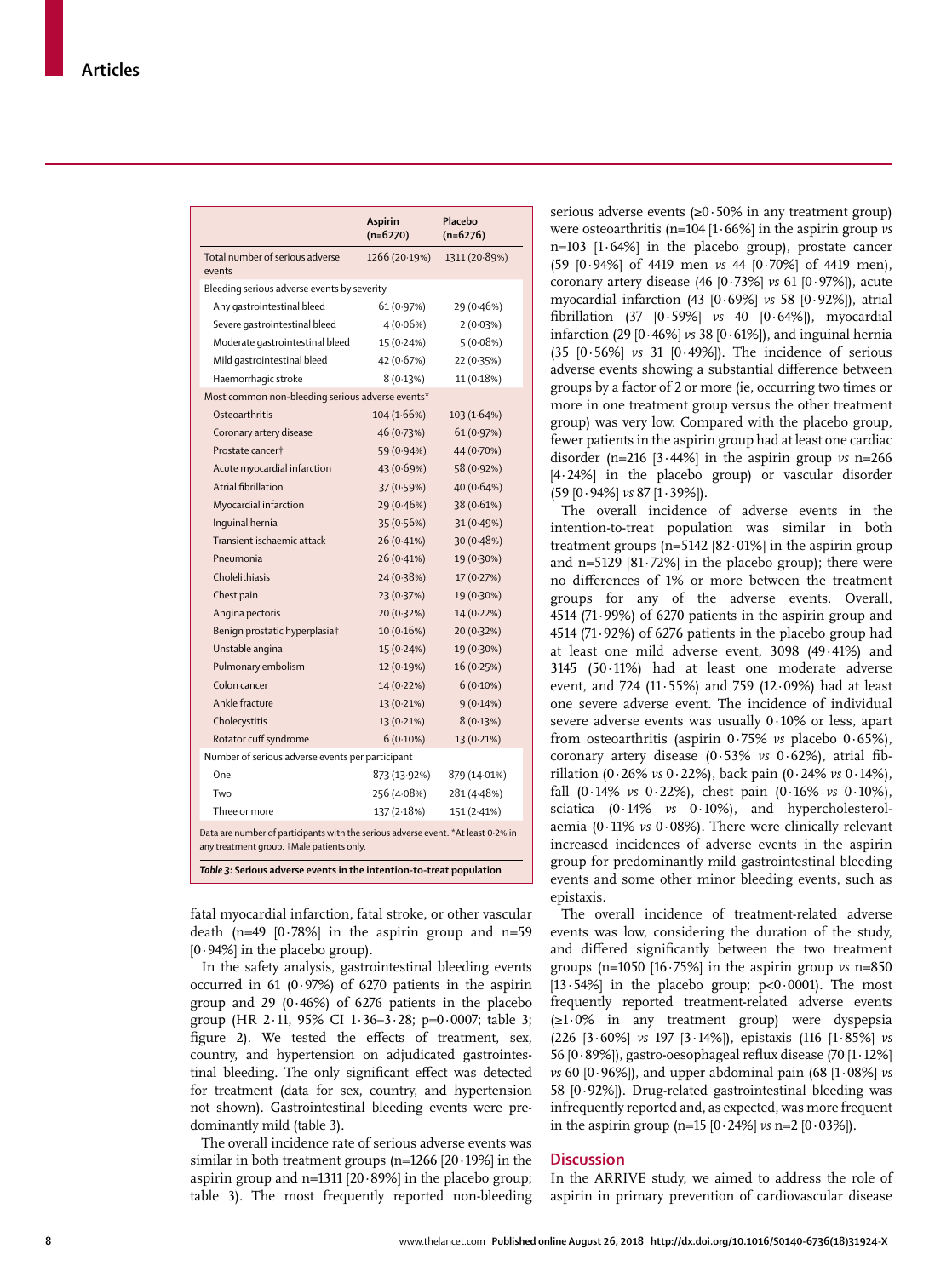in patients at moderate risk of a first cardiovascular event, in a pragmatic, primary care-based randomised trial. The findings add important information to the body of evidence and are generally consistent with previous primary prevention studies. This study also showed the challenges of doing long-term primary prevention studies in an era of aggressive management of risk factors among higher-risk individuals.

In ARRIVE, aspirin treatment did not lower risk of major cardiovascular events in the enrolled patients, despite the presence of multiple cardiovascular risk factors. Stroke incidence did not differ by treatment group. Similar to other published low-risk primary prevention studies, the risk of myocardial infarction was lower among patients taking aspirin than placebo, but this was not significant; however, this difference was significant in the per-protocol analysis. Of note, none of the p values or secondary endpoints were significant.

When determining whether low-dose aspirin is appropriate for an individual patient, the cardiovascular benefit must be weighed against the potential risk for clinical events such as gastrointestinal bleeding (or other bleeds) that can be associated with aspirin use. ARRIVE contributes meaningful clinical information about the risk of bleeding in middle-aged and older patients. The increased risk of gastrointestinal bleeding was in line with what would be expected, because the events were predominantly mild in severity and there was no difference in fatal bleeding rates, consistent with previous primary prevention studies.

ARRIVE provides valuable lessons about the challenges of carrying out large-scale primary prevention studies when there are multiple widely available preventive and therapeutic interventions, resulting in lower observed cardiovascular risk than expected. Although the targeted estimated risk for enrolment in ARRIVE was achieved, the observed event rate was considerably less than anticipated. The estimated baseline risk of cardiovascular disease over 10 years, calculated with the American College of Cardiology/American Heart Association risk calculator, was modestly lower than intended, at 17·3%. However, the actual rate of cardiovascular disease events, defined by the number of events confirmed in the study (550 *vs* 1488), was much lower than estimated, at less than 10% over 10 years.

There are several possible explanations for this lower actual risk in the ARRIVE population. First, risk calculators developed with older data might overestimate risk in current practice. Second, as a large pragmatic study based in the primary care setting, the ability to obtain records for vascular events was a challenge for some providers that were often remote from the acute care setting. Additionally, patients were only seen for study follow-up once a year after the first year, potentially giving rise to a failure to reliably report temporally distant events. Both of these factors could have led to an

undercounting of possible vascular events. Third, cardiovascular risk in a population is not a static feature, and this has been seen in other studies. Patients are being treated for their risk factors to lower the risk of the development of disease. Better management of blood pressure, dyslipidaemia, and other risk factors is likely to lower the risk of developing disease, and these interventions are most aggressively used in patients at higher risk. ARRIVE reflects a contemporary cardiovascular risk prevention (therapy) study in which widespread statin use is the norm. 43% of ARRIVE participants were taking statins. The exclusion of patients with diabetes could also contribute to lower overall risk.

Finally, better management of cardiovascular disease when it is manifested by non-acute symptoms can reduce the risk of major acute events. If a patient develops stable angina and receives more intense management including non-study aspirin and close follow-up, the chance of developing a myocardial infarction or other cardiovascular disease event is lessened. This finding is suggested by the difference between the intention-to-treat and perprotocol analyses, particularly for myocardial infarction. It is also supported by the suggestion of a bigger effect early in the study, compared with later in the study.

ARRIVE sought to further assess the effects of aspirin on cancer outcomes during the study. However, the ARRIVE study duration was probably not sufficient to investigate cancer outcomes and to rule out the possibility of benefits of aspirin on long-term cancer outcomes; hence the ARRIVE study could not add information in this regard. Results about incidence of all cancers will be reported elsewhere.

Although the absolute event rates in ARRIVE were lower than expected, the relative effects on specific outcomes were generally similar to those in previous studies in primary prevention of vascular events. Meta-analyses of previous studies showed that aspirin reduces risk of nonfatal myocardial infarction and all myocardial infarction, but does not reduce total stroke or all-cause vascular death.<sup>22</sup> The results of ARRIVE, which suggested a stronger effect of aspirin early in the study, compared with later in the study, are also consistent with previous analyses of the time-course of effects of daily aspirin on risk of major vascular events in randomised studies. Whether this atrophy of benefit would be seen in routine practice, when patients know that they are taking active drug rather than placebo, is unknown but it could be argued that in studies with high rates of discontinuation of study treatment, the effects of aspirin during the first 3 years of follow-up provide the best estimate of the probable effects in routine practice in patients who take the drug.

A strength of the ARRIVE study was the inclusion of a large number of older individuals and women with risk of cardiovascular disease. The study was a pragmatic study done in the primary care setting. As such, it was challenging to identify a population at true moderate risk throughout the long treatment period, given the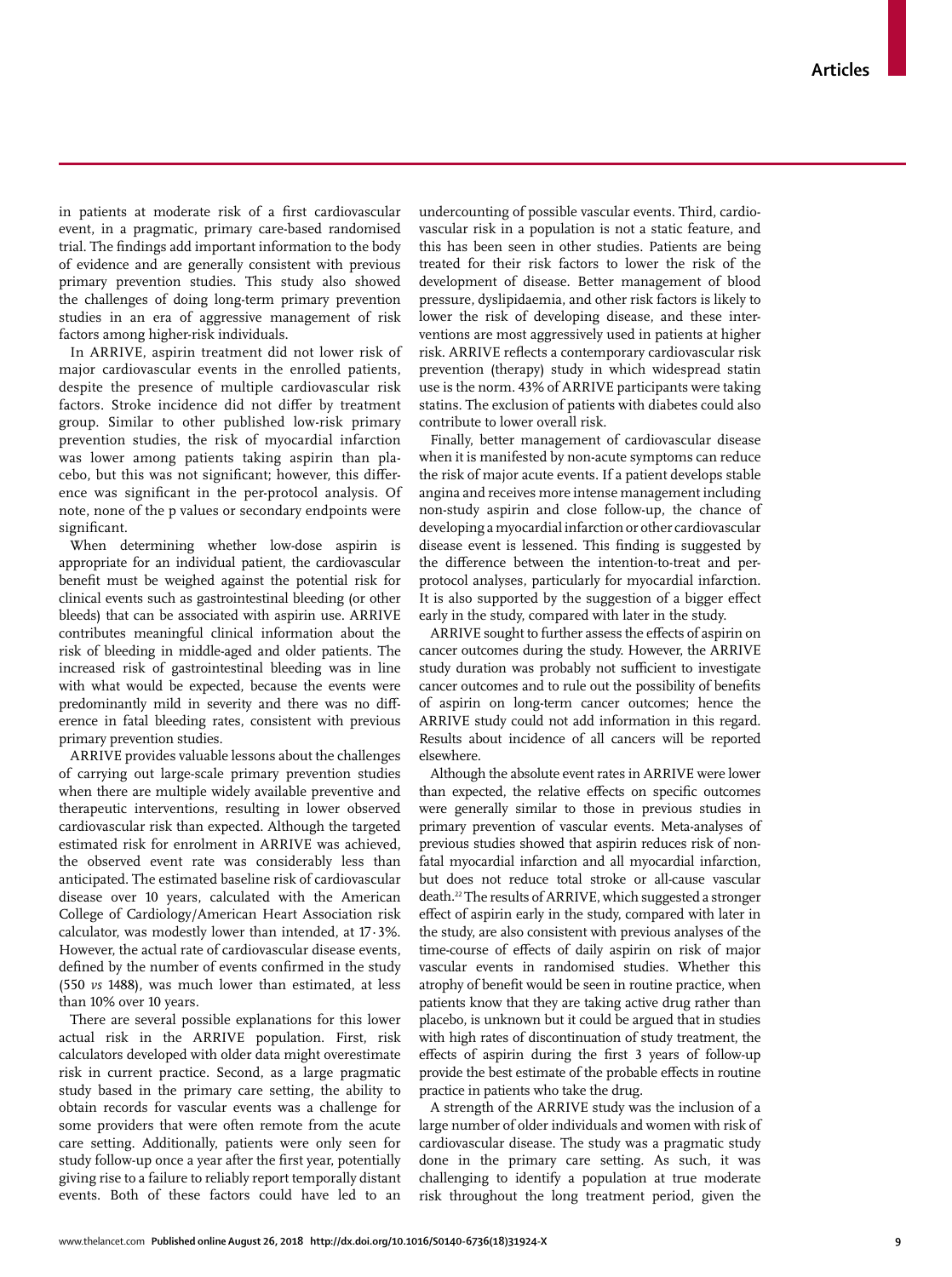preventive and therapeutic care participants were receiving, thereby reducing the overall power of the study to detect an effect on the primary outcome. Furthermore, it was challenging to capture all efficacy and safety events in this setting.

Compliance represents another major challenge in contemporaneous studies given the ongoing discussions about aspirin among providers, patients, and the public. By contrast with the null finding for the intention-to-treat analysis, the significant treatment differences observed in the per-protocol analysis (ie, approximately 60% of the study population; n=7702) suggests that compliance played a role. During the study, it appears that there was an impact of discussions about the use of aspirin in clinical practice in UK. In the UK subset, results seemed to be different from the rest of the study population, possibly reflecting coverage in the UK medical and general news media after 2009, regarding uncertainty about the effectiveness of aspirin in primary prevention.<sup>2</sup> High rates of discontinuation of study treatment in the UK subset of the study are consistent with this possibility.

Another related compliance issue was the potential use of aspirin by patients who became higher risk during the study. For example, if a patient developed chest pain or had a transient ischaemic event, they might well have been withdrawn from the study and started taking aspirin. To address this issue, the Executive Committee amended the protocol to add transient ischaemic events and unstable angina to the primary endpoint, given that these are two conditions biologically related to the primary composite endpoint, and for which clinicians would probably have selectively withdrawn the affected patient from the study. Redefinition of the primary composite endpoint is a strategy that has been used in other contemporary studies to link biologically related primary endpoints, compensate for selective withdrawals, and increase the number of primary endpoints. However, the results of the redefined primary endpoint were not different from those of the original primary endpoint.

While ARRIVE attempted to add relevant information about the cardiovascular benefits and bleeding risks of aspirin in patients at moderate cardiovascular risk, it showed some of the challenges in doing long-term prevention studies in the current era. ARRIVE is generally consistent with many other studies that show aspirin's ability to lower the risk of first non-fatal myocardial infarction without affecting risk of total stroke. With respect to safety, as expected, rates of gastrointestinal bleeding events and some other minor bleeding events were higher in the aspirin treatment group, but there was no significant difference in the incidence of fatal events.

The use of aspirin remains a decision that should involve a thoughtful discussion between a clinician and a patient, given the need to weigh cardiovascular and possible cancer prevention benefits against the bleeding risks, patient preferences, cost, and other factors. The ARRIVE data must be interpreted and used in the context of other studies, which have tended to show a reduction primarily in myocardial infarction, with less of an effect on total stroke (including both ischaemic and haemorrhagic stroke). The overall decision to use aspirin for cardiovascular effects should be done with the help a clinician, given the complex calculus needed to balance all potential benefits and risks.

#### **Contributors**

All members of the ARRIVE Executive Committee (JMG, CB, RC, CC, HD, PBG, GH, TAP, PMR, LMR, MT, and GT) contributed to the writing and editing of the manuscript. The Executive Committee was responsible for the development of the study protocol.

#### **Declaration of interests**

All voting members of the ARRIVE Executive Committee (JMG, CB, CC, HD, PBG, GH, TAP, PMR, LMR, MT, and GT) received personal fees from Bayer during the conduct of the study. RC is an employee of Bayer and was a non-voting member of the Executive Committee. PMR reports personal fees from Bristol-Myers Squibb. LMR reports personal fees from Novartis, Sanofi, Medtronic, Daiichi-Sankyo, and grant funding from AstraZeneca. MT reports personal fees from Celyad, Janssen Cilag, Kowa, Perfuse Group, and Servier, outside the submitted work.

#### **Data sharing**

Availability of the data underlying this publication will be determined according to Bayer's commitment to the EFPIA/PhRMA principles for responsible clinical trial data sharing. This pertains to scope, timepoint, and process of data access. As such, Bayer commits to sharing upon request from qualified scientific and medical researchers patient-level clinical trial data, study-level clinical trial data, and protocols from clinical trials in patients for medicines and indications approved in the USA and European Union (EU) as necessary for conducting legitimate research. This applies to data on new medicines and indications that have been approved by the EU and US regulatory agencies on or after Jan 1, 2014. Interested researchers can use www.clinicalstudydatarequest. com to request access to anonymised patient-level data and supporting documents from clinical studies to conduct further research that can help advance medical science or improve patient care. Information on the Bayer criteria for listing studies and other relevant information is provided in the study sponsors section of the portal ([http://www.](http://www.clinicalstudyrequest.com) [clinicalstudyrequest.com](http://www.clinicalstudyrequest.com)). Data access will be granted to anonymised patient-level data, protocols, and clinical study reports after approval by an independent scientific review panel. Bayer is not involved in the decisions made by the independent review panel. Bayer will take all necessary measures to ensure that patient privacy is safeguarded.

#### **Acknowledgments**

We wish to thank the study investigators, site staff, and the participants and their families who participated in this study. We would also like to acknowledge the contributions of the members of the data safety monitoring board and adjudication committee: Ralph D'Agostino PhD, Felicita Andreotti MD, Charles H Hennekens MD, Loren Laine MD, and Martin Brown MD (data safety monitoring board); Paul A Gurbel MD, Thomas F Luscher MD, Dara Jamieson MD, Hans Christian Diener MD, Angel Lanas MD, and Christopher Hawkey MD (adjudication committee).

## **References**

- 1 Guirguis-Blake JM, Evans CV, Senger CA, O'Connor EA, Whitlock EP. Aspirin for the primary prevention of cardiovascular events: a systematic evidence review for the U.S. Preventive Services Task Force. *Ann Intern Med* 2016; **164:** 804–13.
- 2 Antithrombotic Trialists' (ATT) Collaboration. Aspirin in the primary and secondary prevention of vascular disease: collaborative meta-analysis of individual participant data from randomised trials. *Lancet* 2009; **373:** 1849–60.
- 3 Smith SC Jr, Benjamin EJ, Bonow RO, et al. World Heart Federation and the Preventive Cardiovascular Nurses Association. AHA/ACCF secondary prevention and risk reduction therapy for patients with coronary and other atherosclerotic vascular disease: 2011 update: a guideline from the American Heart Association and American College of Cardiology Foundation. *Circulation* 2011; **124:** 2458–73.